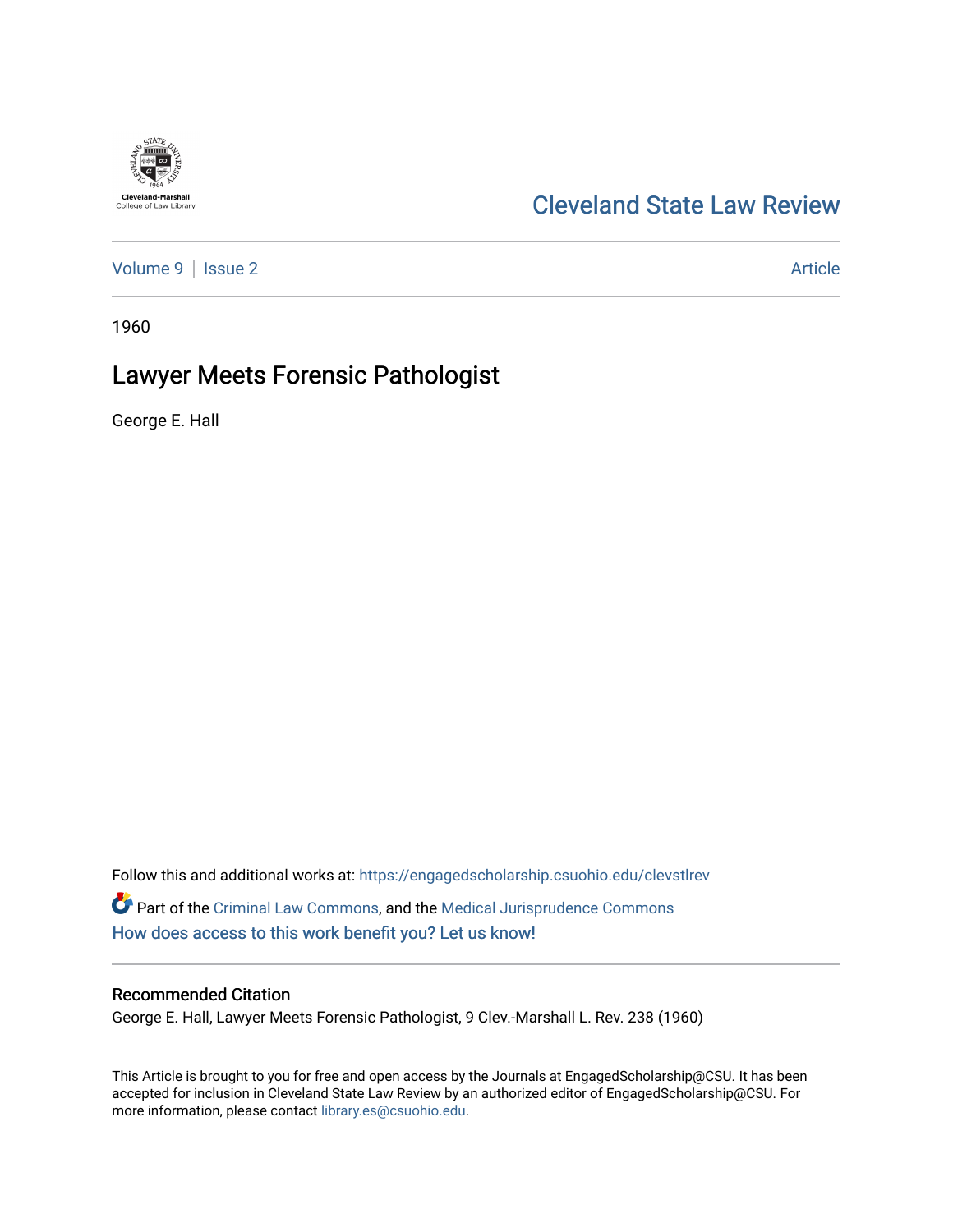### *Lawyer Meets Forensic Pathologist*

#### *George E. Hall\**

**661 T DON'T MEAN THE DEAD BODY!** It don't mean the dead body!" **j** By the repetition, with great emotion and much gesticulating, of this purposely ungrammatical statement, my law school professor of criminal law firmly implanted in the minds of his students the idea that there is more to "corpus delicti" than the mere existence of a cadaver. Those of us whose practice has led us away from the criminal law may have even forgotten the existence of these two Latin words, to say nothing of being able to explain that they mean! Actually, to prove the "corpus delicti" it is necessary to prove two fundamental facts: first, the death; and secondly, the existence of criminal agency as its cause.

The vast majority of deaths in this country undoubtedly occur in a home or hospital while the deceased has been under the immediate or recent care of a physician. In such cases, the attending physician will execute the medical portion of the death certificate. It has been estimated, however, that from eight to twelve percent of all deaths occur unexpectedly and from clinically obscure causes. When any of these deaths result from violence, or under suspicious circumstances, or without medical attention, there is no attending physician to execute the death certificate and the body is turned over to the local coroner for investigation. He may conduct an inquest to determine the legal cause of death and he may, when necessary, request a physician to perform an autopsy to determine the medical cause of death. Until recently, this physician was known as the coroner's physician, and he still is in most areas. A few states have discontinued the coroner system and adopted what is known as the medical examiner system. In either case, the purpose of the medicolegal investigation is to determine the cause and manner of death and the physician who functions for either system is what is commonly known as a forensic pathologist.

A pathologist, among other things, studies the organs and tissues of living and deceased persons to determine, if possible, the presence of disease or the cause of death. The forensic pathologist performs an autopsy with more than just the cause of death in mind. He tries to answer for the police investigators such questions, for example, as:

- (1) had the bullet that killed the man been fired from behind or in front;
- (2) had the gun been held close to or at a distance from the victim's head at the moment of firing;

<sup>\*</sup> Executive Secretary of Amer. Med. Assn. Committee on Medico-Legal Problems; Associate of A. M. A. Law Division; LL.B., Chicago-Kent College of Law; etc.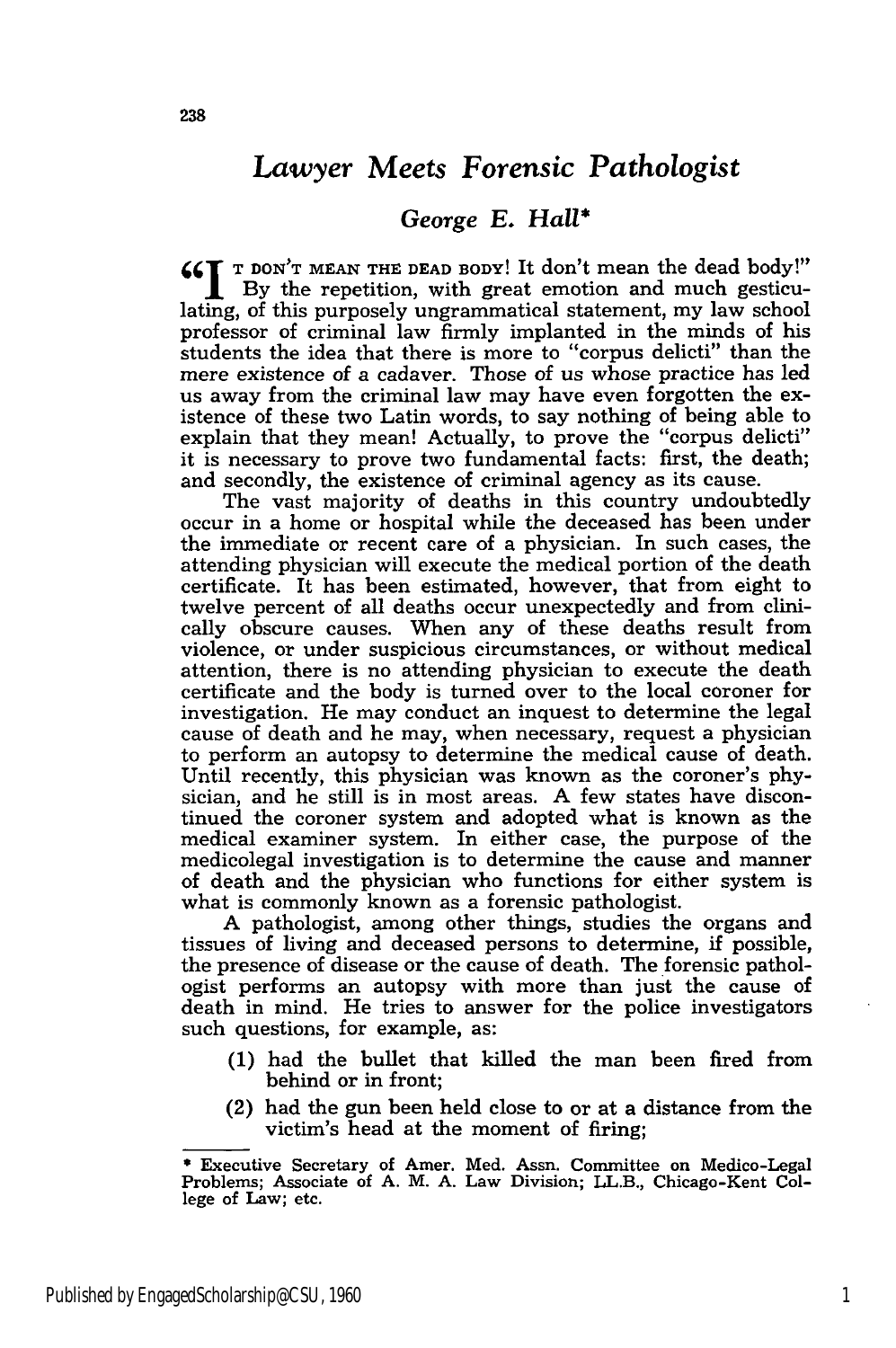- **(3)** were there any traces of metal along the tract of the wound that might show whether it had been produced by a lead or by a jacketed bullet;
- (4) had the victim been immediately incapacitated by the wound or might he have walked as far as a dozen steps after being wounded;
- (5) did the now-buried body disclose certain cutaneous scars and blemishes or dental peculiarities that would indicate whether or not he had been correctly identified, and
- (6) had the victim been drunk at the time he received the fatal injury.

To refresh our recollection about the "corpus delicti" and to appreciate, again, how well law and medicine cooperate in this area of the administration of justice, let's visit the office of the medical examiner of one of our large cities.

This was my first real visit to a medical examiner's office, and he was trying to explain just what it is that a forensic pathologist does and how his training must differ a little bit from that of the pathologist who spends his time in the hospital studying biopsy material for diagnostic purposes. He was interrupted by the phone. When he hung up he turned and said: "That was the autopsy room. They want me to help check the possibility of a criminal abortion in a body that was brought in this morning. Come along with me. Perhaps I can show you some of the things we do better than I can tell you."

There were eight bodies to be autopsied that morning. "A light morning," he said. "We autopsy an average of twelve bodies a day here in this office." He went directly to a table on which was resting the body of a thirty-four-year-old woman who had died in one of the local hospitals early that morning, just shortly after her arrival. The death was within the jurisdiction of a coroner or medical examiner. "When a person is dead on arrival at a hospital, or dies almost at once, the body is sent down here," he told me. "No doctor at the hospital wants to sign the death certificate under those circumstances." The examination up to this point had clearly demonstrated that the primary cause of death was the rupture of an ectopic pregnancy. The big question: Had the rupture been spontaneous or had it been assisted in some way by human means? The pregnancy had been implanted near the isthmus of the tube and a tear had occurred almost at the point where the tube joins the uterus. If the rupture had been spontaneous, the medical examiner pointed out, the bleeding could very well have been the cause of death. An examination of the walls of the uterus, however, clearly indicated that some instrumentation had been administered because the walls were entirely free from the decidua which would normally be present in a pregnant uterus. After a little probing the medical examiner discovered a small hole, about the size of a steel knitting needle,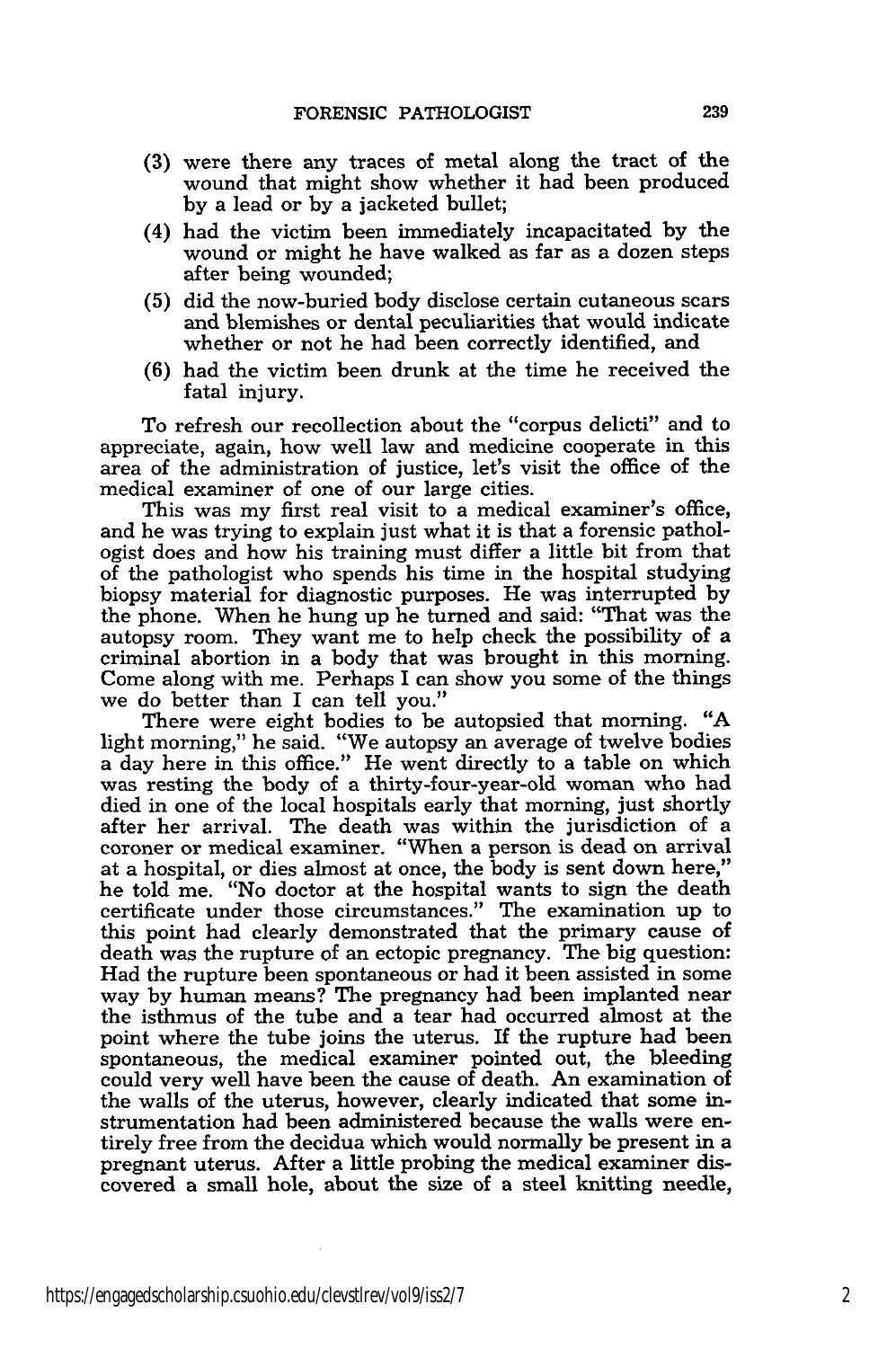between the uterus and the tube. "This hole is too neat and too conveniently located to have resulted from a spontaneous rupture," he pointed out. "It could only result from a sudden thrust with a sharp instrument." After consultation with his assistant pathologist, he concluded that the hole had been made by the physician who had performed the curettement. He reconstructed the case somewhat as follows: the woman had gone to the doctor's office at about 9:30 the previous evening. The doctor, without discovering the ectopic pregnancy, proceeded to perform a curettement and pushed the instrument through the very thin and stretched wall of the isthmus. The patient then left the office, commenced to bleed about an hour later, was rushed to the hospital by a friend, and died from the massive hemorrhage.

This is probably about where the hospital pathologist would bow out of the picture. The medical examiner or coroner's physician, however, must now explain his findings to the police so that they can intelligently investigate the doctor's part in the affair. If he had performed the curettement knowing that the woman was pregnant, a charge of criminal abortion will probably result. If he failed to discover the ectopic pregnancy or, having discovered it, failed to send the patient to a hospital, there might well be a malpractice case filed by the surviving husband.

On a nearby table was the body of a girl in her early twenties who had apparently died as the result of multiple stab wounds in her chest. That this was the actual cause of death had to be verified, however, so that the police could intelligently investigate the case. "Death may have resulted from natural causes prior to the inflicting of the stab wounds, which may have been inflicted after death by a sex maniac," the pathologist pointed out, "and although he would certainly be a reprehensible character, he shouldn't be charged with the girl's murder." The forensic pathologist is always happy to have a part in proving a person innocent. "In one case, I remember," he continued, "a man had been shot through the chest, had staggered about 200 yards from the place of the shooting and then dropped dead. Witnesses to the affair stated that the accused was within 20 feet of the deceased at the time the gun went off. On the basis of this, and other evidence, this man was charged with murder. The forensic pathologist, however, stated that because of the degree of powder burns on the chest of the murdered man, he must have been shot from very close range, probably three to four feet. Since the witnesses were willing to place the accused within 20 feet of the murdered man but not within the three or four feet established as necessary by the findings, the accused was found not guilty. Someone else had done the shooting.

On the center table was a three-month-old infant who had died suddenly in its crib. An autopsy was just being completed to try to determine whether the cause of death was the aspiration of some foreign body. It was not, and the body was sent back to the medical school hospital.

240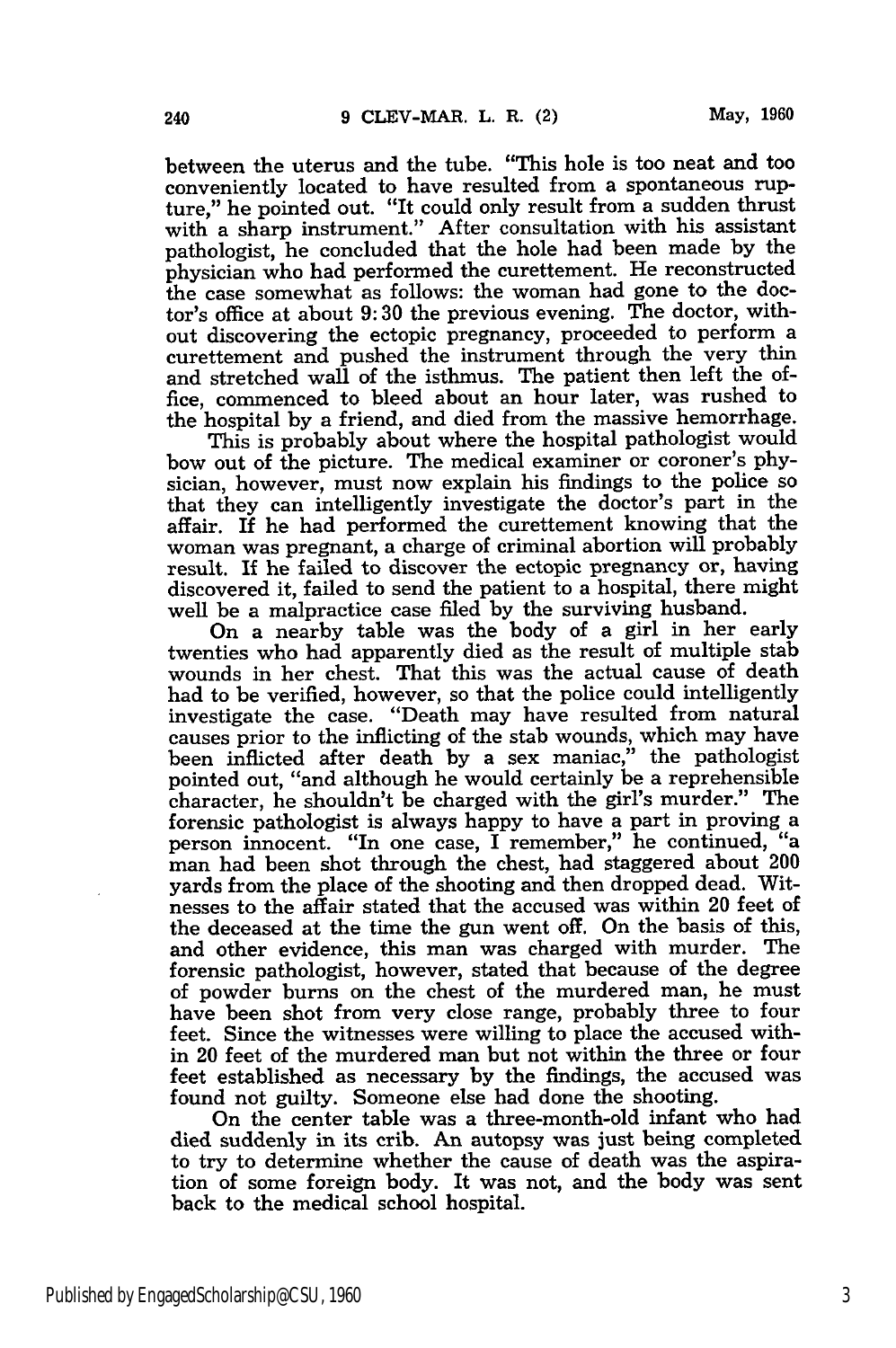On other tables were a man and woman, both in their middle or late seventies, who had lived in the same apartment building and had been found dead within a short time of each other. An autopsy was necessary in their cases to determine whether death had resulted from carbon monoxide poisoning. If it had, the other inhabitants of the apartment would be notified and an effort made to determine the location of the gas leak. The examination of the man indicated without any question that he had merely drunk himself to death—the cirrhosis was far advanced. The examination of the woman revealed that she, at the age of seventy-seven, had died from chronic fibrous pneumonia which had finally involved the lobes of both lungs. Their fellow apartment dwellers did not have to worry about gas leaks for the time being.

The performance of the post mortem examination itself is not the only activity of the forensic pathologist in the autopsy room. He must then dictate a clear report of the examination for his files and for the education of trainees and of the police. In addition, for both record and education purposes, he should take pictures. "It is real lucky when the forensic pathologist is also an amateur photographer" said my medical examiner friend. He took pictures of the uterus and tube in the case first described above so that the hole made by some instrument could later be visualized as well as orally described in the report. A number of pictures were made, from various angles, of the stab wounds in the second case described. These may be of great value to the police if a criminal prosecution is found to be necessary.

Forensic medicine is that part of medical science which is employed by the legal authorities for the solution of legal prob- lems. Theoretically all branches of medicine may be included in this definition, for the law has used them all when need has arisen, and any doctor who testifies in court in his professional capacity can be considered a practitioner of legal medicine. The term, however, is usually restricted to that specialized branch of medical knowledge used by physicians officially employed by the local government of a community when they investigate suspicious and violent deaths, or cases involving nonfatal injury such as rapes, sexual offenses or abortions which may subsequently come before the courts. The forensic pathologist is a trained pathologist who concentrates his efforts on the investigation of deaths which have occurred as result of violence or under suspicious circumstances.

For many years there has been an American Board of Pathology which has examined and certified diplomates in that specialty. Last year the Advisory Board of Medical Specialties and the Council on Medical Education of the American Medical Association approved the creation of a sub-specialty in Forensic Pathology. The original diplomates were appointed and the first examination held. Another examination was to be held in April,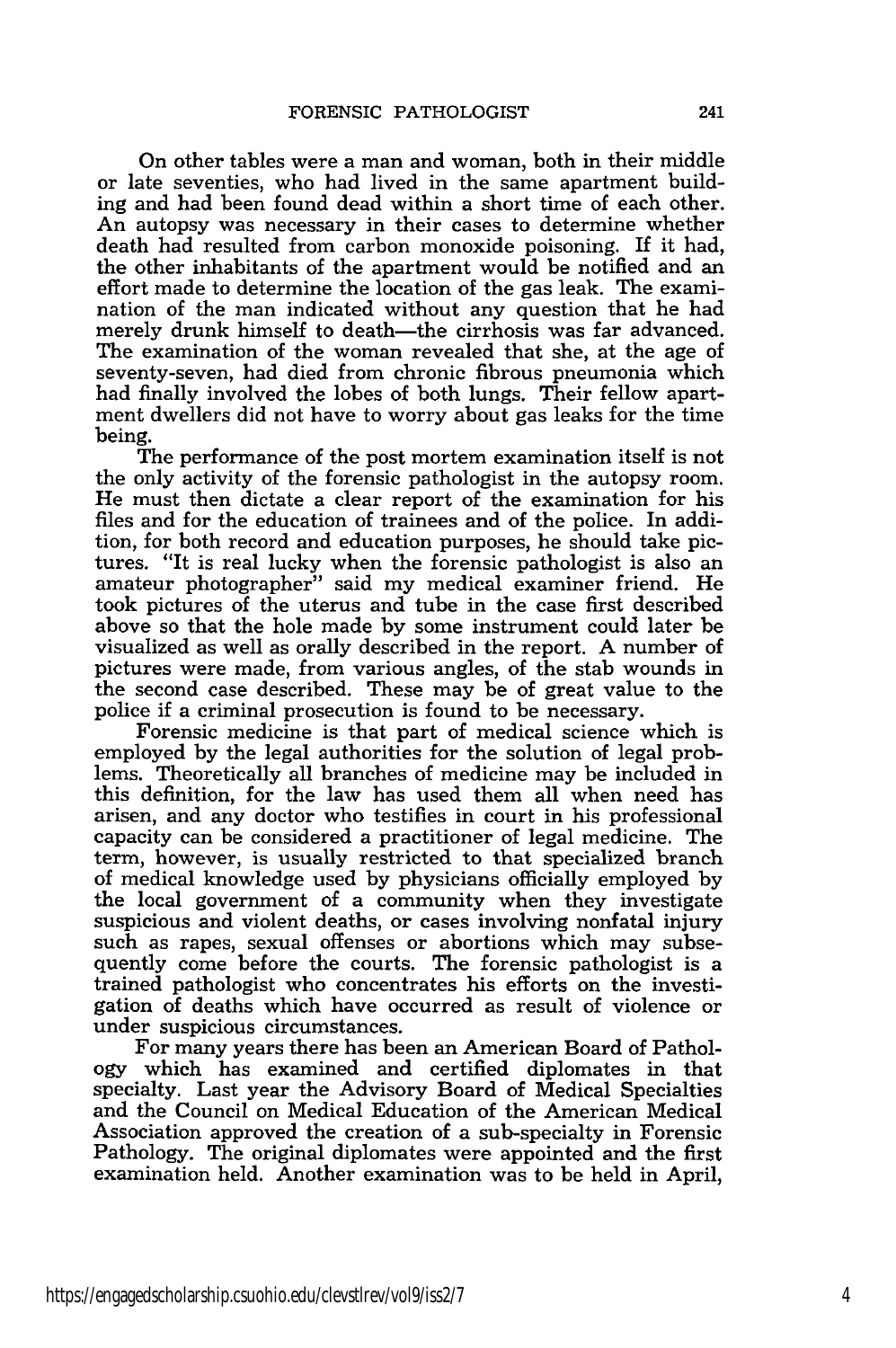1960 and annually thereafter. To obtain certification in this subspecialty, a physician must be a diplomate of the American Board of Pathology in pathologic anatomy plus a year of extra training. This training will have to include the performance of a minimum of 150 medicolegal autopsies, 25 or more of which are on bodies of persons known or suspected of having died by homicide. The year of extra training will also include lectures, seminars, conferences and preceptorships furnishing instruction in photography, toxicology, general police science, bacteriology, immunology, etc., as applied in forensic pathology. The person in charge of this instruction should be a medical examiner or a coroner's physician of recognized standing.

One thing that should be emphasized about the work of the forensic pathologist is that there are limitations on the things he can determine just by his own investigation. Often the human element is necessary to fully explain how a death occurred and also to indicate to the pathologist the need for a thorough post mortem examination. By way of example, the medical examiner related the story of a woman in her late thirties who had been found dead in bed in her own apartment. When the police and the pathologist arrived, there appeared to be no evidence of foul play, but since the death had occurred in the absence of medical attention, the circumstances gave jurisdiction of the body to the medical examiner, and the body was removed to the morgue. An autopsy, in no time at all, by the pathologist located a ruptured intracranial aneurysm, and there seemed to be no reason why the case should not be closed as death due to natural causes. In discussing the circumstances of death with some friends of the deceased, however, a suddenly different light was put on the whole affair. One of the friends happened to mention that he had called the deceased's apartment a few hours before death was thought to have occurred. "But, I seem to recall that a man answered the phone," he said. "I wonder if her husband could have been there."

Further conversation brought out the fact that the husband of the deceased, although having previously been suffering from mental illness and a patient in a mental hospital, had escaped therefrom but a day or two before. He was thought to have headed for Cuba. With this new bit of information, the medical examiner was motivated to do a more thorough autopsy. Now, a large mass of seminal fluid was found in the vagina. This was typed as Group **0.** Who had had intercourse with the deceased just before or just after her death? The husband was apprehended but an immigration card which he carried indicated that he was a Group A. Efforts to locate some other man who might have been present in the deceased's apartment were completely fruitless until finally the hematologist who had done the grouping tests suggested that the husband be retested. It then developed that he was in fact Group **0** and that the information on the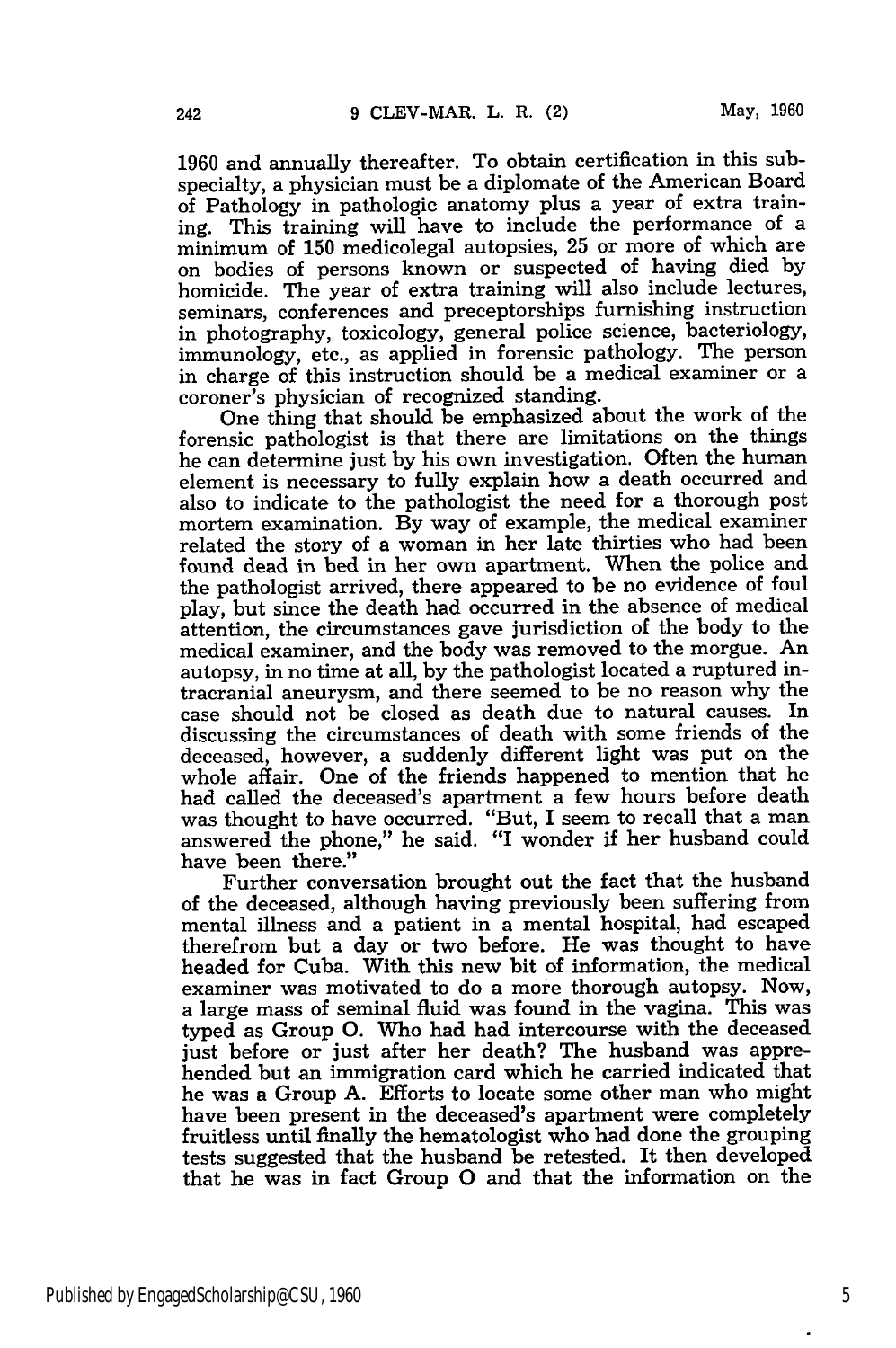immigration card was wrong. At last the husband told the story. He had escaped from the mental hospital and headed out of the country all right. He then doubled back, however, and went to his wife's apartment where he strangled her during the performance of a forcible intercourse and then left. The case was closed with a conviction for homicide.

"But if the wife had been strangled, wouldn't there have been evidence of that fact at autopsy?" The forensic pathologist explained that such was not necessarily so. Quite frequently strangulation will occur with no evidence of external force and no demonstrable evidence on autopsy. This is usually accomplished by the method known as "Burking," named after one of the more infamous of the body snatchers back in the early part of the nineteenth century. Burke and his accomplice used to obtain a supply of bodies which were then sold to medical schools in Edinburgh. Their method consisted of placing one hand over the victim's nose and mouth while the other hand pressed the lower jaw towards the upper, the combined maneuver causing rapid asphyxiation and little if any evidence of violence. The same result can be accomplished by the use of a soft cloth over the nose and mouth. It was the latter method which the deceased's husband admitted to having used. "Actually," the medical examiner concluded, "it was most likely a combination of the forcible intercourse and the sudden strangulation which caused the latent aneurysm to rupture."

Another example of the importance to the forensic pathologist of a knowledge of the facts and circumstances surrounding the death is the suffocation of a person in a drunken stupor or while under the influence of a barbiturate. A young woman found nude and face down on her own bed died as a result of suffocation. Of this the medical examiner was certain. He was also certain that she had imbibed enough alcohol to have caused the suffocation during a drunken stupor. What he could not tell, however, was whether or not some guest at her alcoholic debauch had, perhaps accidentally or perhaps on purpose, covered her head with a pillow for a moment or two.

My visit left me even more convinced than I had previously been that members of the legal profession should become better acquainted with the important position played by the forensic pathologist, be he a medical examiner or a coroner's physician, in the administration of both the criminal and civil law. As Dr. Lester Adelson, Coroner's Office of Cuyahoga County, Ohio, and Department of Pathology, Western Reserve University School of Medicine, said at the American Academy of Forensic Sciences meeting in Cleveland in 1958: "With the increasing propensity toward litigation which is so much a part of our current scene, there is scarcely a disease or disorder, congenital or acquired, natural or traumatic, whether it be degenerative, infectious, neoplastic or metabolic, which has not moved from its usual